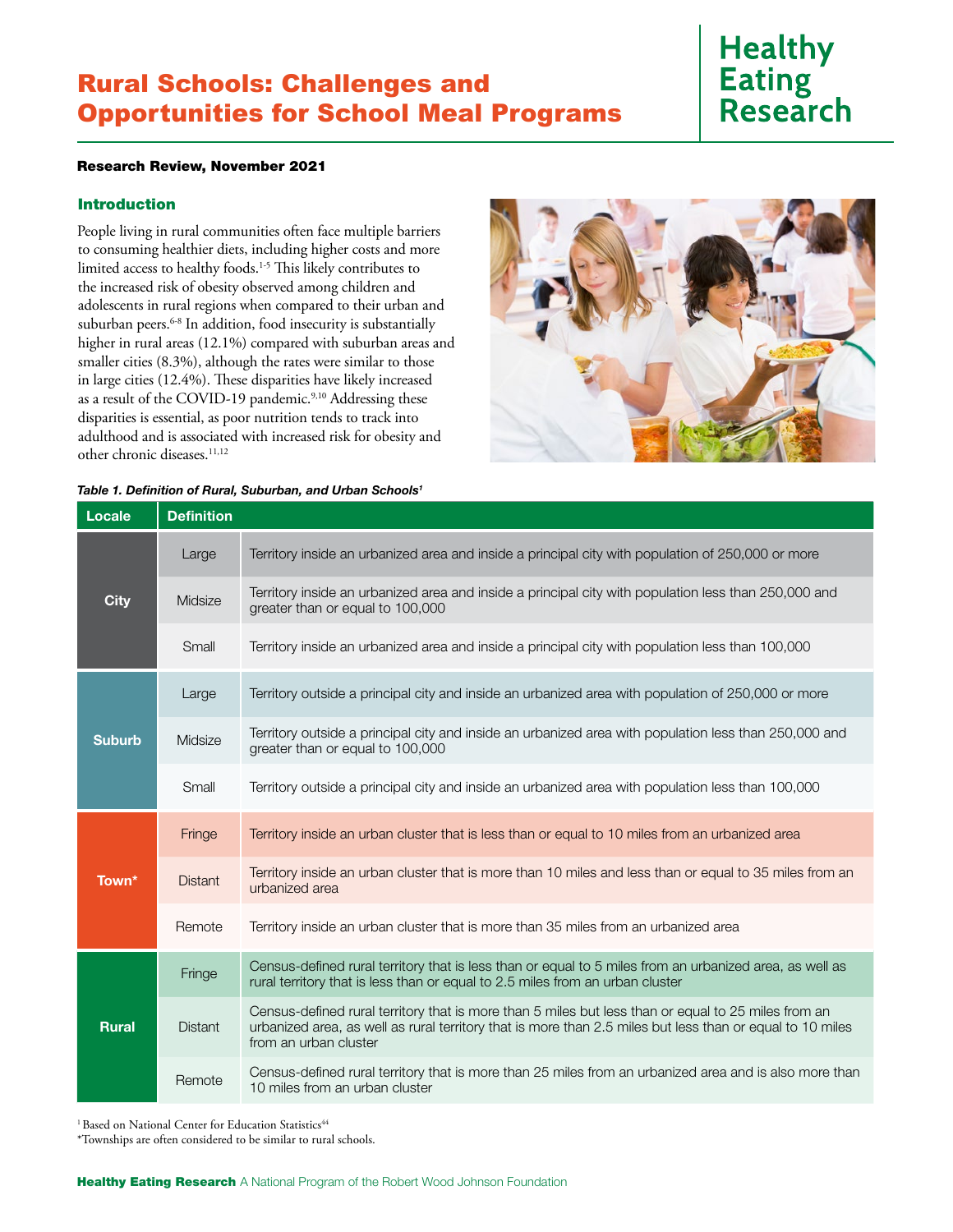Schools play an essential role in public health efforts to address diet-related disparities. In fact, children often consume up to half their daily energy intake while at school.<sup>13</sup> Schools can promote healthier diets by providing free or reduced-price healthy meals through the National School Lunch Program (NSLP) and the School Breakfast Program (SBP). The nutrition standards for both of these programs were strengthened over a decade ago, to align with the concurrent Dietary Guidelines for Americans after the passage of the Healthy, Hunger-Free Kids Act of 2010 (HHFKA).14

Rural schools represent about a third (34.9%) of those participating in the NSLP and nationally representative research has found that on average, school meal participation rates are higher in rural schools compared with those in urban areas.15-17 However, at the same time, both students and parents in rural regions report lower satisfaction with school meals.<sup>17,18</sup> Additionally, differences in the nutritional quality of school meals by locale have been documented, with meals in rural schools less likely to align with national nutrition standards.<sup>19</sup> These differences can, in part, be explained by the greater challenges in meal operations faced by school nutrition professionals in rural areas of the United States.15

## **To develop solutions to these challenges, the aims of this research review are to:**

- 1. Summarize the differences in school meal operational characteristics among rural, suburban, and urban school districts;
- 2. Discuss the specific challenges that impact the operation of rural school meal programs; and
- 3. Articulate opportunities for innovation in school meal programs in rural areas.

## Operational Characteristics\*

Child nutrition agencies administer the NSLP and SBP at the state level and school food authorities (SFAs)—which are usually food service departments within school districts—manage these school nutrition programs at the local level. SFAs can determine how to administer these meal programs (in alignment with the state and federal guidelines). These operational decisions include food procurement, equipment purchases, food preparation and food service, local wellness policy stakeholder engagement, and school nutrition promotion.

## Food Procurement Strategies

SFAs use a variety of approaches to procure school meals in a cost-efficient manner. Rural, suburban, and urban SFAs differ in their use of procurement strategies [\(Figure 1a](#page-2-0)).

- **Food Purchasing Cooperatives.** Multiple SFAs can join together to create food purchasing cooperatives. This enables them to solicit bids and make purchases as a group, which can help the SFAs receive more competitive prices than when operating alone. Cooperatives can also be used to jointly hire administrative support and/or staff with specialized technical expertise, such as registered dietitian nutritionists, who can assist with staff culinary trainings, procurement, and grant writing, as well as student and community nutrition education. Rural SFAs are more likely to use food purchasing cooperatives than suburban and urban SFAs (which is likely because larger SFAs are already able to achieve economies of scale).<sup>20,21</sup> Despite the benefits, roughly 40% of rural schools are not currently using this strategy. Possible reasons may be a lack of awareness of the potential to form cooperatives; concerns about the initial effort required to establish a cooperative; or concerns about decreased autonomy in food purchasing decisions.
- **Department of Defense (DoD) Fresh Produce Program.** SFAs can use USDA entitlement dollars to buy a variety of fresh fruits and vegetables, including locally grown options. This program can be particularly helpful for rural school districts that do not have regular access to a produce vendor. Currently, less than half of rural SFAs participate in this program. One barrier may be the frequency in which orders can be delivered, which can limit orders of produce with a shorter shelf life.
- **Utilization of Existing Tools for Selecting and Purchasing Healthier Foods.** There are online tools to assist SFAs in finding recipes, planning healty menus, and procuring healthier foods, such as those available through the Alliance for a Healthier Generation. However, rural SFAs use these tools less frequently than SFAs in suburban and urban areas, which may be partially due to lack of awareness or time constraints.

\*Based on the School Nutrition and Meal Cost Study (2014-15 School Year)15 unless otherwise noted.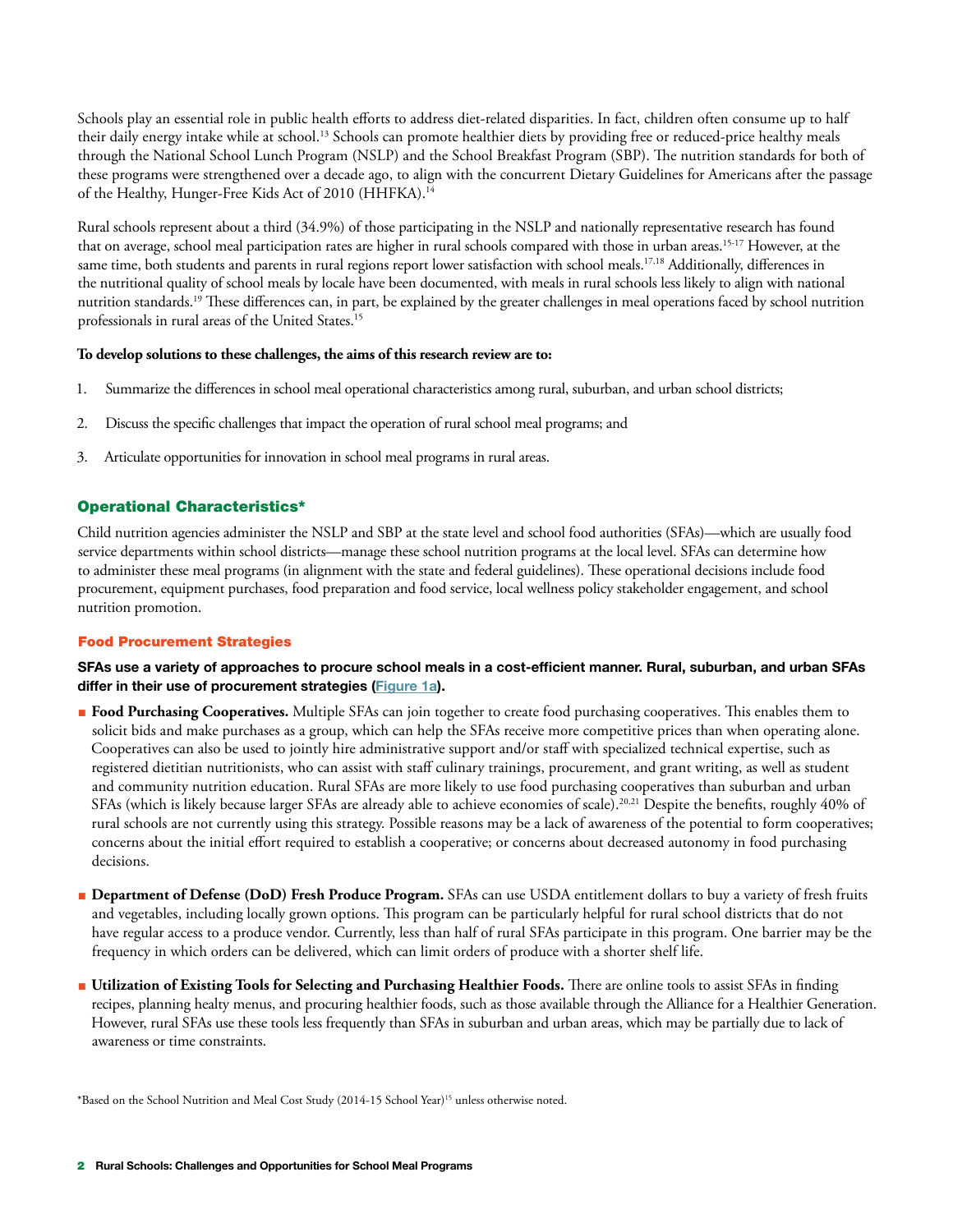- <span id="page-2-0"></span>**Beckool Gardens.** School gardens can be used to integrate fresh fruits and vegetables into school meals and provide educational and physical activity opportunities for students.<sup>22</sup> Although rural schools likely have access to the land needed for a garden, fewer rural schools have gardens compared with schools in other areas. This may be in part due to limited staffing or the fact that students in rural areas often have access to gardening fundamentals outside of school.<sup>23,24</sup>
- **Procurement of Locally Grown or Produced Foods.** When SFAs buy local (e.g., farm-to-school programs), they can often purchase reasonably priced foods and support local economies. Currently, rural SFAs purchase locally grown and produced foods less frequently than SFAs in other areas. This may be due to lower levels of interest, higher prices (locally grown foods can sometimes be more expensive than USDA commodity foods), and limited capacity to procure local foods.25



\*Based on the School Nutrition and Meal Cost Study (2014-15 School Year)15 unless otherwise noted.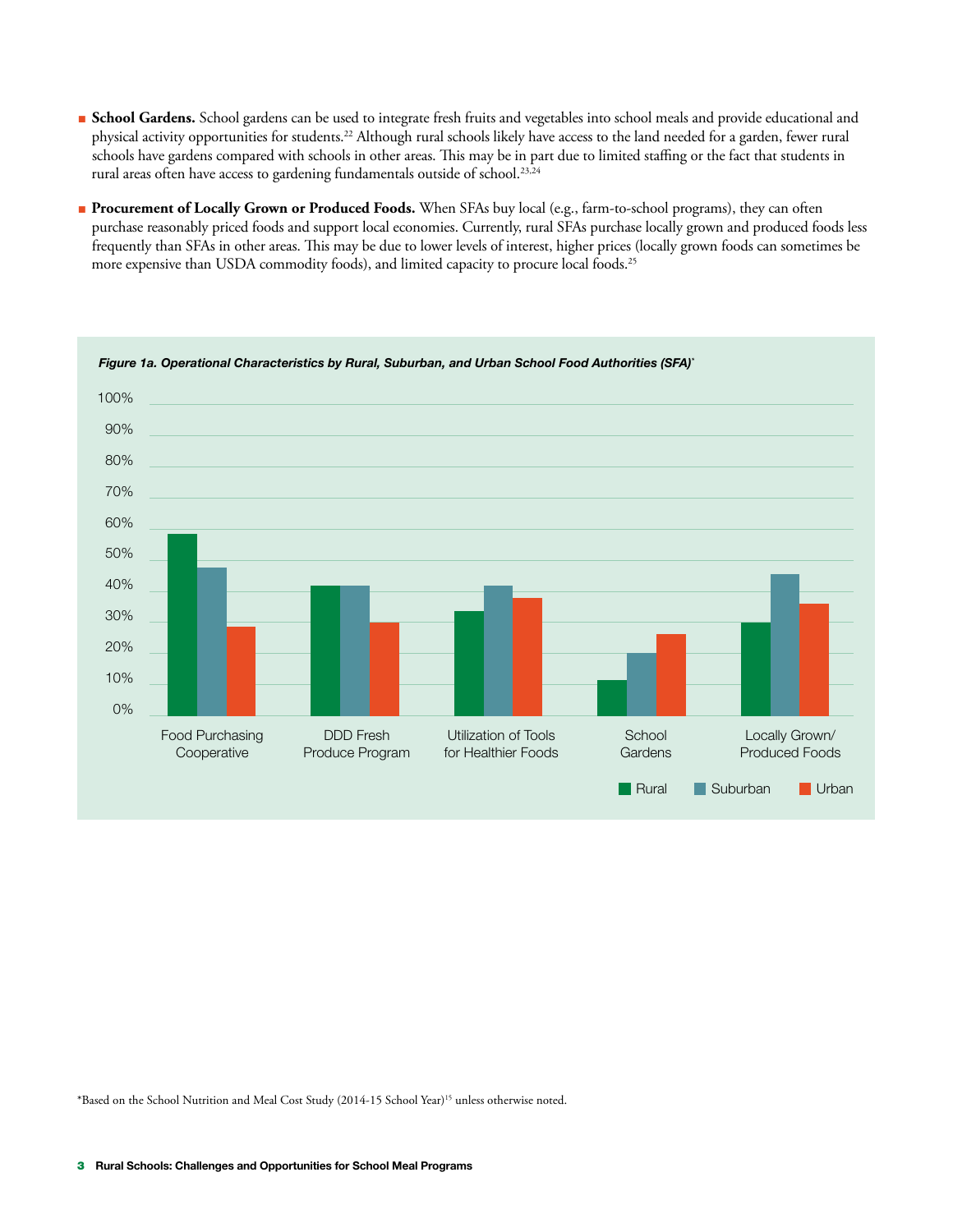#### Equipment

Kitchen and cafeteria equipment can support meal programs by: (1) saving time in preparation; (2) facilitating appropriate portioning of meal components; (3) improving service efficiency during mealtimes; and (4) increasing storage capacity. Items commonly purchased by SFAs include food preparation equipment (e.g., food processors, mixers, and slicers); serving portion utensils; salad bar carts; steam table pans; and mobile milk coolers. There are differences in funding sources for equipment and repairs between rural, suburban, and urban SFAs (Figure 1b). This may partially explain why fewer SFAs purchased equipment to help implement the healthier school meal standards under the HHFKA.21,26

- **Internal Funding Sources for Equipment.** SFAs typically rely on a combination of funds from their own budget and the general school budget to pay for equipment-related costs. Rural school districts often rely more heavily on general school funds. Consequently, SFAs may have less autonomy and less money for purchases and repairs. In contrast, suburban and urban SFAs tend to have larger budgets compared with SFAs in rural areas.
- **External Funding Sources for Equipment.** Both state and USDA grant funding mechanisms exist to pay for equipment purchases. On average, rural SFAs have lower rates of applying for these grants compared to SFAs in suburban and urban regions. This may be due to lack of awareness regarding the funding opportunities as well as limited staffing, thus reducing capacity for seeking grants by rural schools.



*Figure 1b. Differences in Sources of Funding for Food Service Equipment by Urbanicity*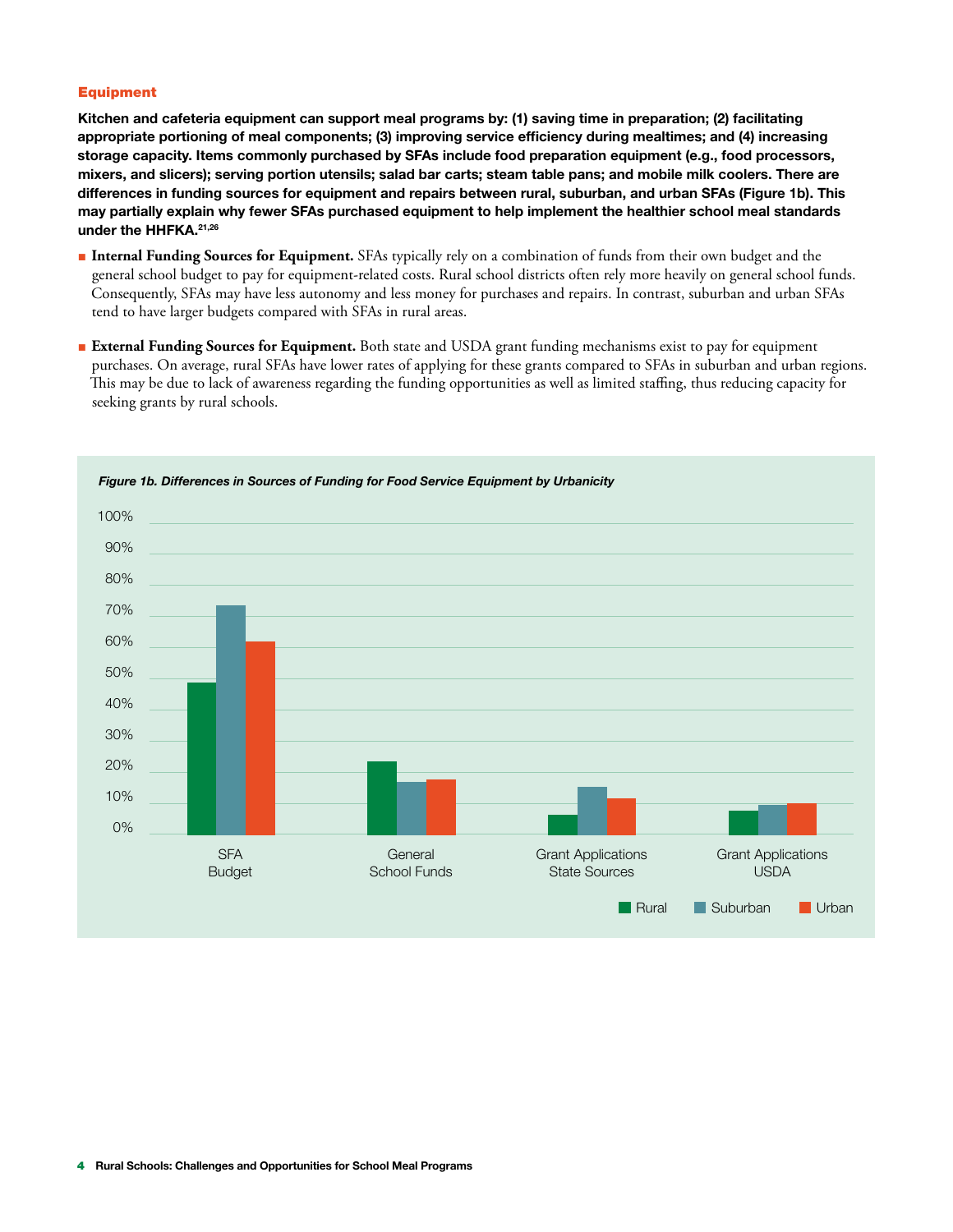#### Local Wellness Policies

Wellness policies are board-approved, written policies that guide school district efforts to support nutrition and physical activity in schools. These policies can play an important role in creating a school environment that promotes children's health, and the HHFKA further strengthened the federal requirements for local wellness policies. These policies are developed at the district level (often overlapping with SFAs), by a committee that is designed to include food service staff, school health professionals, parents, and other members of the school community. However, rural, suburban, and urban school districts report different levels of engagement for several of these key stakeholders (Figure 1c).

- **Food Service Staff Engagement.** Input from food service staff is essential to ensuring buy-in and compliance with school wellness polices. While SFA director participation in wellness policy development is high in all school districts, participation by other food service staff is typically lower in rural areas compared with suburban and urban areas.
- **Dietitian/Nutritionist Engagement.** Staff members with a background in nutrition can play a key role in providing guidance for wellness policies. However, districts with smaller enrollments (and therefore less funding) are less likely to be able to hire specialized staff with advanced training in nutrition. This may contribute to the lower rates of involvement by dietitians or nutritionists in wellness policy development in rural school districts compared with districts in other areas.
- **Parent Engagement.** Parents can be effective advocates for strong local wellness policies. However, many parents face barriers to getting involved, including schedule conflicts with work or child care, and challenges in getting to the school for meetings.<sup>27</sup> These barriers may, in part, explain the currently lower rates of parent engagement in the development and implementation of local wellness policies in rural school districts compared with districts in urban and suburban areas. This may also partially explain the lower levels of acceptance of the healthier school meals that have been observed from parents in rural regions.<sup>18</sup>



#### *Figure 1c. Wellness Policy Development: Select Stakeholder Involvement by Urbanicity*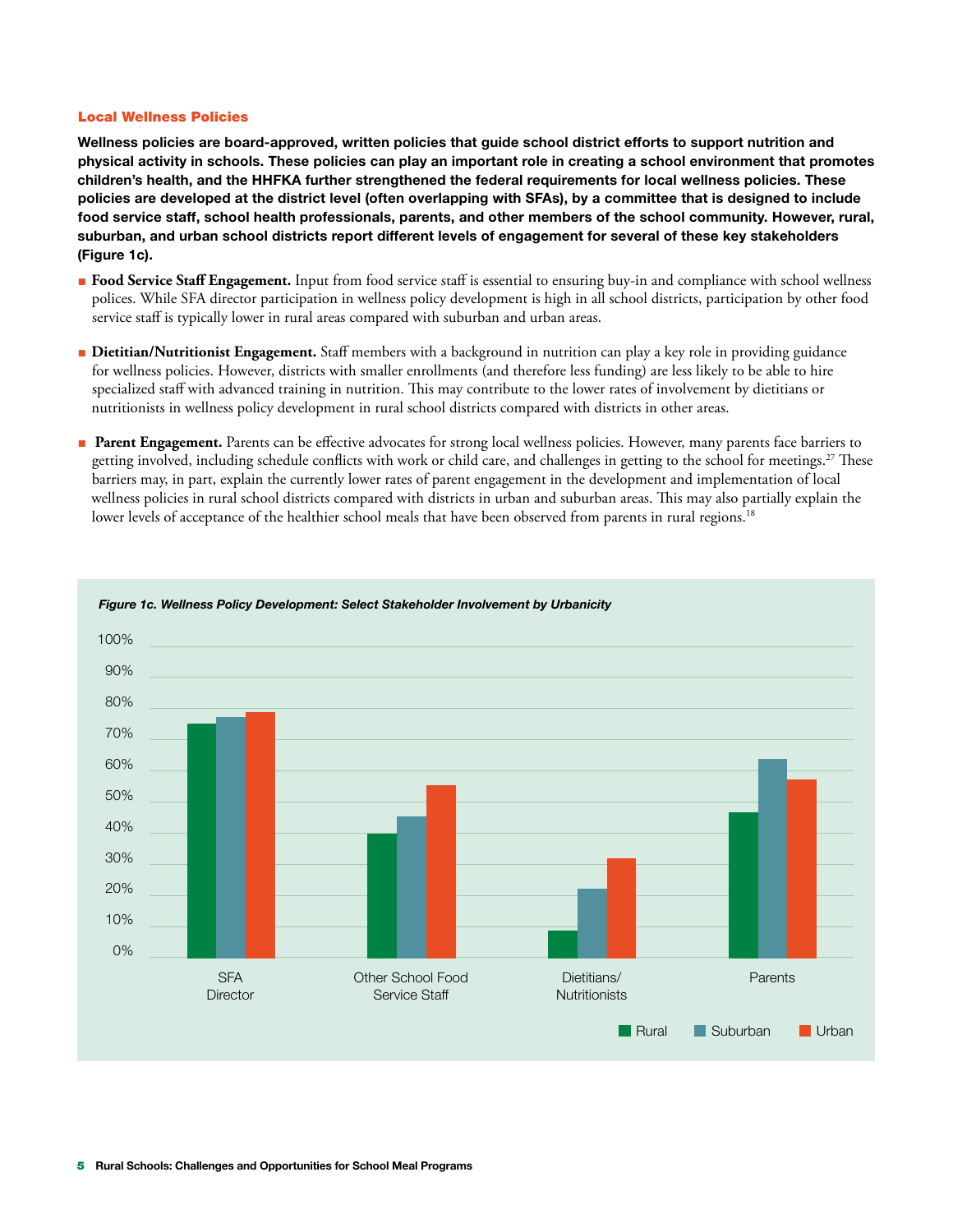#### School Nutrition Promotion

Strategies to promote school meals are important elements of many school wellness policies; however, the implementation of these strategies varies among schools within and across districts. Outreach about school meals can play a key role in obtaining buy-in from students, parents, and school staff. In turn, this has the potential to influence school meal participation and consumption; however, the reported use of these strategies varies by urbanicity (Figure 1d).

- **Student Outreach.** Student outreach activities can include taste tests; involving students in menu planning or naming menu items; and conducting nutrition education in the cafeteria setting or classroom/curriculum. Fewer rural schools report engaging in these activities compared with suburban schools, but more compared with urban schools where such activities may be challenging due to the larger number of students.
- **Parent Outreach.** Special events with families where they can try menu items can be an effective strategy to promote the school meal program and rural school districts report using this strategy more often than suburban and urban districts. In contrast, SFA staff in rural districts report that they are less likely to attend PTA or parent organization meetings to discuss school meal programs.
- **Teacher Outreach.** Engaging teachers in school meal promotion is important because they can influence students' perceptions of school meals and serve as positive role models if they also consume them. Rural school districts are less likely to report having teacher outreach initiatives to discuss school meals compared with suburban and urban districts. This may be due to the smaller food service staff capacity.

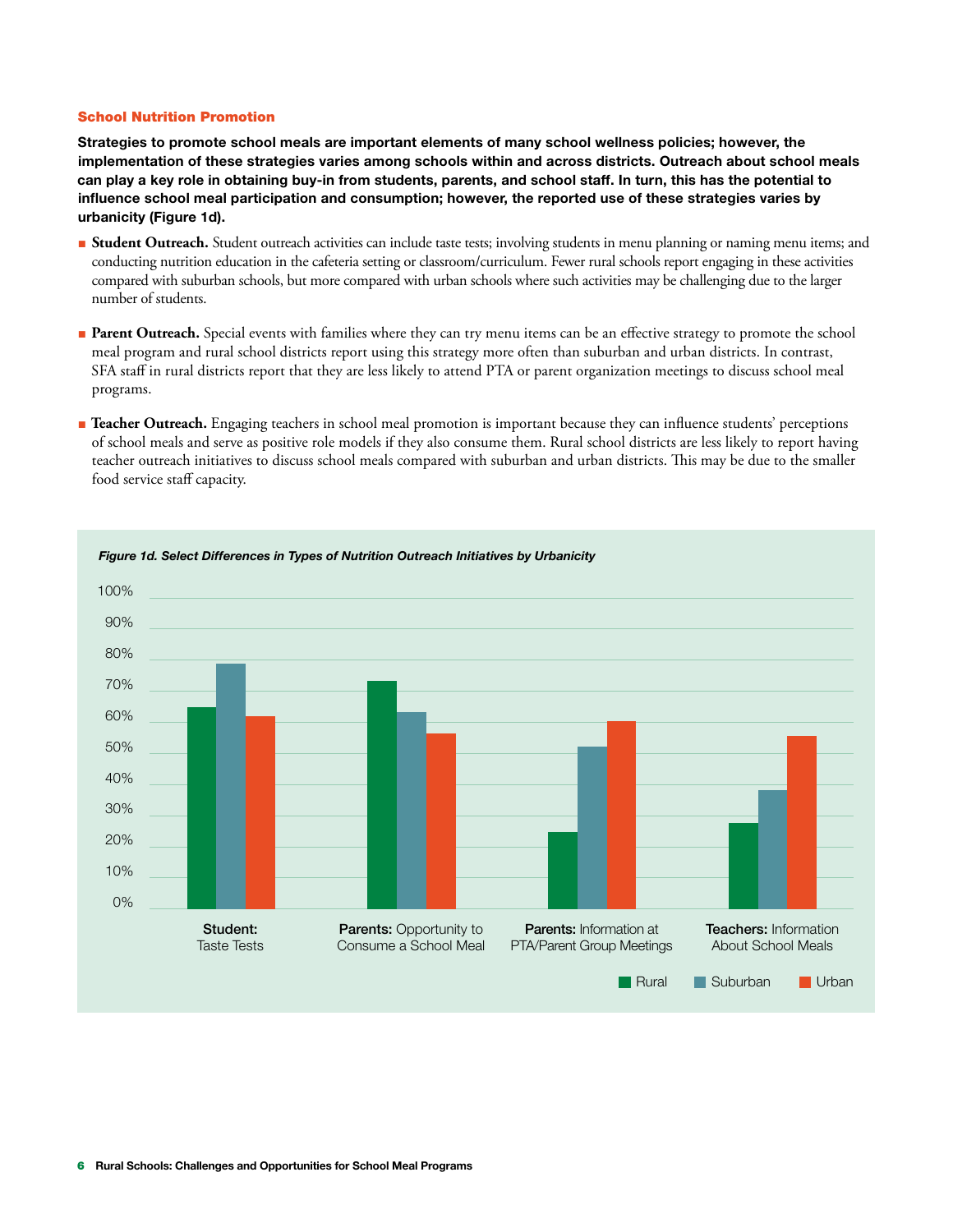## **Challenges**

Rural schools face many unique challenges when operating school meal programs. These issues faced by rural SFAs are directly related to the differences in operational characteristics observed by urbanicity.<sup>28,29</sup>

- **Cost of School Meals.** Rural districts may face challenges producing school meals while maintaining low costs; the average foodservice cost per reimbursable meal is higher in rural districts compared with those in urban areas.<sup>30</sup> There are several possible reasons for this. First, the total cost to prepare each meal served is inversely associated with the number of meals served; this can lead to higher prices per meal in smaller, rural school districts.<sup>30</sup> This is in part because greater economies of scale lead to lower per-meal costs, and thus rural schools are at a disadvantage due to lower food purchasing volume compared with urban districts.30 SFAs in remote areas may also face higher shipping and delivery costs.<sup>31</sup> Lastly, higher meal prices may discourage meal participation among students who pay full price (i.e., those not eligible for free/reduced-priced meals), further exacerbating lower participation rates.<sup>32</sup> These higher costs may result in reduced profits, which can impact rural school operational characteristics, such as the ability to purchase equipment and conduct promotional events.
- **Limited Staff Size and Capacity.** Corresponding to the smaller size of rural schools, there are fewer staff working in nutrition services in each district.<sup>33</sup> Further, schools in rural areas may face challenges recruiting and retaining qualified staff due to lower compensation as compared with other locales.<sup>34</sup> A smaller, less experienced team may find it more challenging to provide nutritionrelated promotional activities; develop new recipes; engage stakeholders regarding wellness policy development; implement procurement strategies such as school gardens; and apply for external grants for equipment, improved infrastructure (e.g., sufficient storage space for foods), and programming. External grants often require food service staff to prepare detailed reports on the use of funds, which may be a deterrent for schools with limited administrative capacity.
- **Socio-Cultural Food Preferences and Exposures.** Geographic and cultural influences play an important role in student food preferences, which are informed by the foods served at home. Research suggests that there may be discordance between student food preferences and experiences with foods at home and the foods served in school meals.<sup>33</sup> This may be especially true for fruits, vegetables, and whole grains, which are key components of school meals following the revised meal standards. While this is a challenge faced by all schools, it may be exacerbated in rural areas where families may have financial constraints and decreased access to healthier foods.
- **Student Populations Living In Sparsely Populated Areas.** In rural communities, travel time between students' homes and school can be up to two hours each way. This can result in limited time for students to participate in school breakfast programs or after-school snack programs, resulting in lower participation rates (as well as partially explaining lower parent engagement). Another consequence of long student commutes is higher transportation costs. If rural districts are spending a larger percentage of their budgets on transportation, this may result in reduced funds available for nutrition initiatives and food service equipment.<sup>35</sup>

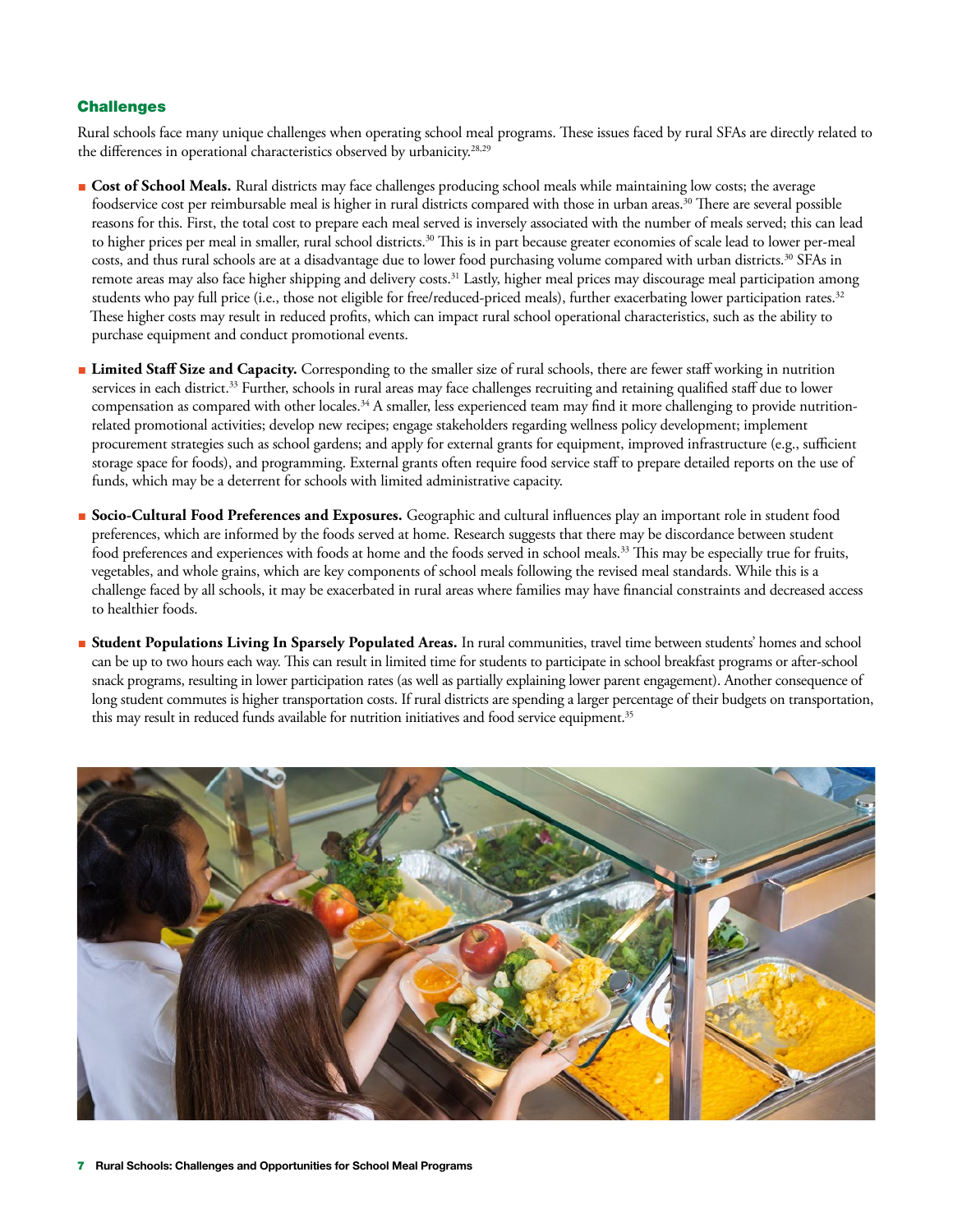## **Opportunities**

There are several opportunities—including policy development at the federal and state levels and strategies to support implementation at the local level—to help address the challenges faced by rural SFAs. Additionally, prioritizing research conducted in rural regions can help to elucidate additional issues facing rural schools as well as evaluate implementation strategies to inform schools and policymakers.

## Policy Recommendations

- **Universal Free School Meals:** State- or federal-level policies encouraging eligible schools to adopt the Community Eligibility Provision (CEP) or other provisions to provide universal free school meals\* can be particularly helpful for rural school districts (utilization of the USDA CEP Resource Center may also support implementation36). Eliminating the complexities of traditional payment models would enable all school districts to offer free "breakfast after the bell" (i.e., breakfast in the classroom and grab and go options), which may be especially impactful in rural areas. This approach is also likely to increase participation rates and thus improve the stability of the food service program. Overall, healthy free meals for all is a key strategy to address health disparities in rural regions and improve school meal finances.
- **Child Nutrition Agencies:** These state organizations can provide resources and trainings for schools, as well as tailored assistance that addresses the unique challenges faced by rural schools. Both in-person and online training options should be made available based on learning styles, varying abilities with technology, and the limited time that staff often have for training and continuing education opportunities. Child Nutrition Agencies can also provide templates and assistance for local wellness policy development and implementation, as well as CEP technical assistance and support to encourage enrollment by eligible schools. Lastly, these agencies can support rural schools' efforts to obtain equipment by providing outreach to ensure awareness of grant opportunities and providing simplified applications for school staff with limited time and capacity for grant writing.

## Kansas State Department of Education (KSDE)

Child Nutrition & Wellness (CNW) within KSDE has implemented several innovative initiatives to support rural SFAs that can be adopted by Departments of Education in other states.

- Budget Efficiency Support. Upon request, KSDE connects school districts that would benefit from additional school meal budgetary guidance (e.g., SFAs with food service revenues less than the cost of operating the program) with retired or experienced food service directors who visit the schools, examine school meal finances (e.g., food costs, labor hours, etc.), and provide tailored recommendations.
- Assistance Network. KSDE provides assistance through regional trainers who can help SFAs with onsite menu planning, equipment recommendations, advice regarding claims systems, and ideas about how to update the layout and design of school kitchens.
- CNW Advisory Council. This council includes representation from rural districts, as well as other types of school districts and the Child Nutrition Programs that KSDE operates. The Council meets regularly to provide input on resources needed such as technology, professional development, and training—to enable KSDE to update their goals and resource allocation to support SFAs and other sponsors.
- **Extensive Training Opportunities.** KSDE has an extensive professional development system that provides both virtual and onsite training opportunities. Topics include administration of Child Nutrition Programs, culinary skills, food production, health and wellness, food safety, and food service management.
- **Heathier Kansas Menus.** Model production records and recipes are provided to SFAs to support healthy, cost effective, and compliant menus.
- **Weekly Town Hall Meetings.** KSDE arranges these meetings to support two-way communication between KSDE and SFAs. This enables KSDE to provide guidance as needed and also better understand the current challenges faced by SFAs.
- Online Free and Reduced-Price Application. KSDE is developing a free, online application tool for SFAs to process free and reduced-price applications for school meals.
- Wellness Policy/Wellness Impact Tool. KSDE has developed an electronic Wellness Impact Tool that SFAs complete annually, which streamlines reporting wellness policy progress and encourages SFAs to set new goals to create stronger policies.

\*CEP is a provision where schools provide free meals to all students regardless of income. Schools are eligible to participate if ≥ 40% of students are directly certified as eligible for free meals due to their eligibility for other federal aid programs. Due to COVID-19, all students have been provided meals at no cost during the 2020- 2021 and 2021-2022 school years.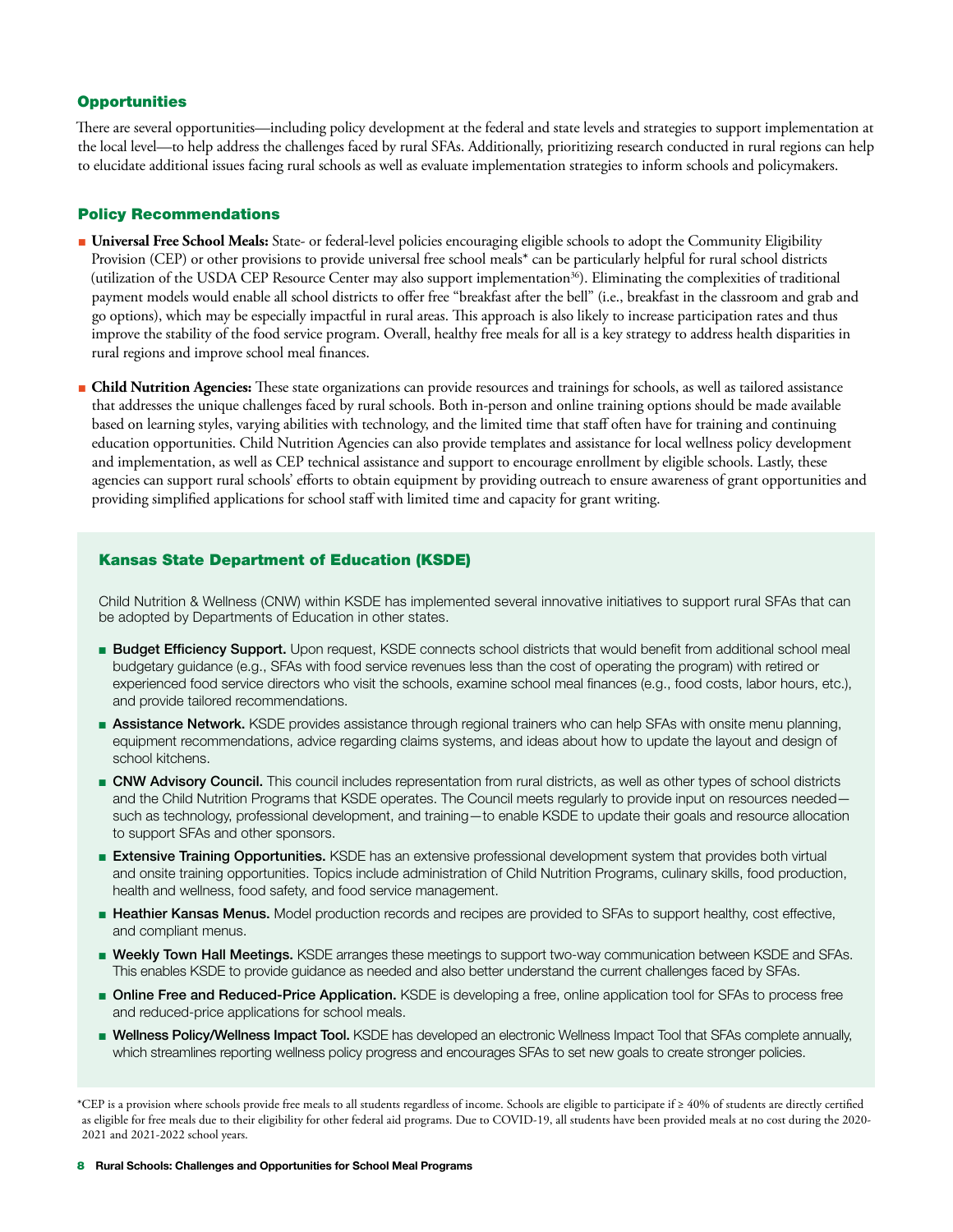## Local-Level Recommendations

■ **Procurement:** To counter higher food costs, rural SFAs can create cooperatives (also known as consortiums) and leverage joint purchasing power to procure foods at lower costs and increase access to a greater variety of foods.<sup>31,37</sup> Overall, cooperatives are associated with lower costs for rural SFAs, including lower administrative and labor costs.<sup>31,38</sup> Where possible, sourcing locally and working with local businesses, as well as increased participation in the USDA DoD Fresh Fruit and Vegetable Program, can also support cost-effective procurement of higher quality foods. Lastly, increasing the use of school gardens can expose students to new foods and provide integrated learning experiences related to academic subjects.<sup>22</sup> SFAs can enlist teachers to use gardens for nutrition education, thus sharing the responsibility for the garden, and maximizing its educational and nutritional contribution.

## Case Example: Shared Service Model in South Dakota

Ten rural districts in South Dakota formed a successful cooperative with multiple benefits for the participating schools:

- **Increase Buying Power**, which lowered purchasing costs for all the affiliated districts.
- Purchase Nutrition Menu Software to assist with menu planning, meal standard compliance, cost control (i.e., pre-costing of menus), inventory control, and student approval (i.e., using tracking metrics to determine more successful meals).
- Implement Wellness Initiatives for community and staff, including a newsletter and wellness challenges (e.g., drinking more water, exercising 30 minutes or more, sleeping 7+ hours, eating fruits and vegetables for healthy snacks with fruits and vegetables).
- **Offer Free School Meals to All Students** with administrative support from the cooperative to assist with enrollment and compliance.
- Hire a Registered Dietitian Nutritionist in a cost-effective manner to support districts as an assistant director (e.g., manage menus, support nutrition education, and implement wellness initiatives).
- **Provide Training for Staff** including effective food procurement, utilization of foods ordered with simple recipes, production record management, culinary skills and cooking demos, and budget management (e.g., calculating meals per labor hour and setting prices for à la carte foods).
- **Wellness Policies:** Greater involvement in the development and implementation of wellness policies can support a healthier school food environment and increase buy-in for participation in school meals. In rural regions, scheduling remote meetings and/or meetings as part of existing community events can help improve the feasibility of attendance. The formation of school health advisory committees (an action-oriented advocacy group) can also help to address the challenges faced by schools regarding wellness policies. To increase the breadth of the wellness committee membership, SFAs and other district leaders can speak with potential members (e.g., SFA staff, teachers, and parents) about how to make the wellness committee more inclusive. There are a number of tools available to support districts in wellness policy development, including the WellSAT and resources from USDA, CDC, and Action for Healthy Kids.<sup>39-42</sup>
- **Participation In Free School Meal Initiatives:** Rural schools that are eligible for free school meal funding options, such as CEP, should consider enrolling to increase participation rates.<sup>43</sup> Providing free breakfast in the classroom can also increase school breakfast participation rates overall, and especially to meet the needs of students who travel a considerable distance to school.
- **External Partners:** School food service staff can collaborate with other partners on initiatives such as nutrition education, training opportunities for staff, school gardens, or other programming to overcome the barriers of small staff numbers and limited capacity. Potential partners are teachers, parents, nonprofit organizations, county cooperative extension agents and institutions of higher education in the region. Local colleges and universities can also provide assistance with grant writing and program implementation. In the long term, higher education institutions in rural areas can increase training opportunities for students interested in careers in school nutrition to address the labor shortages in rural communities.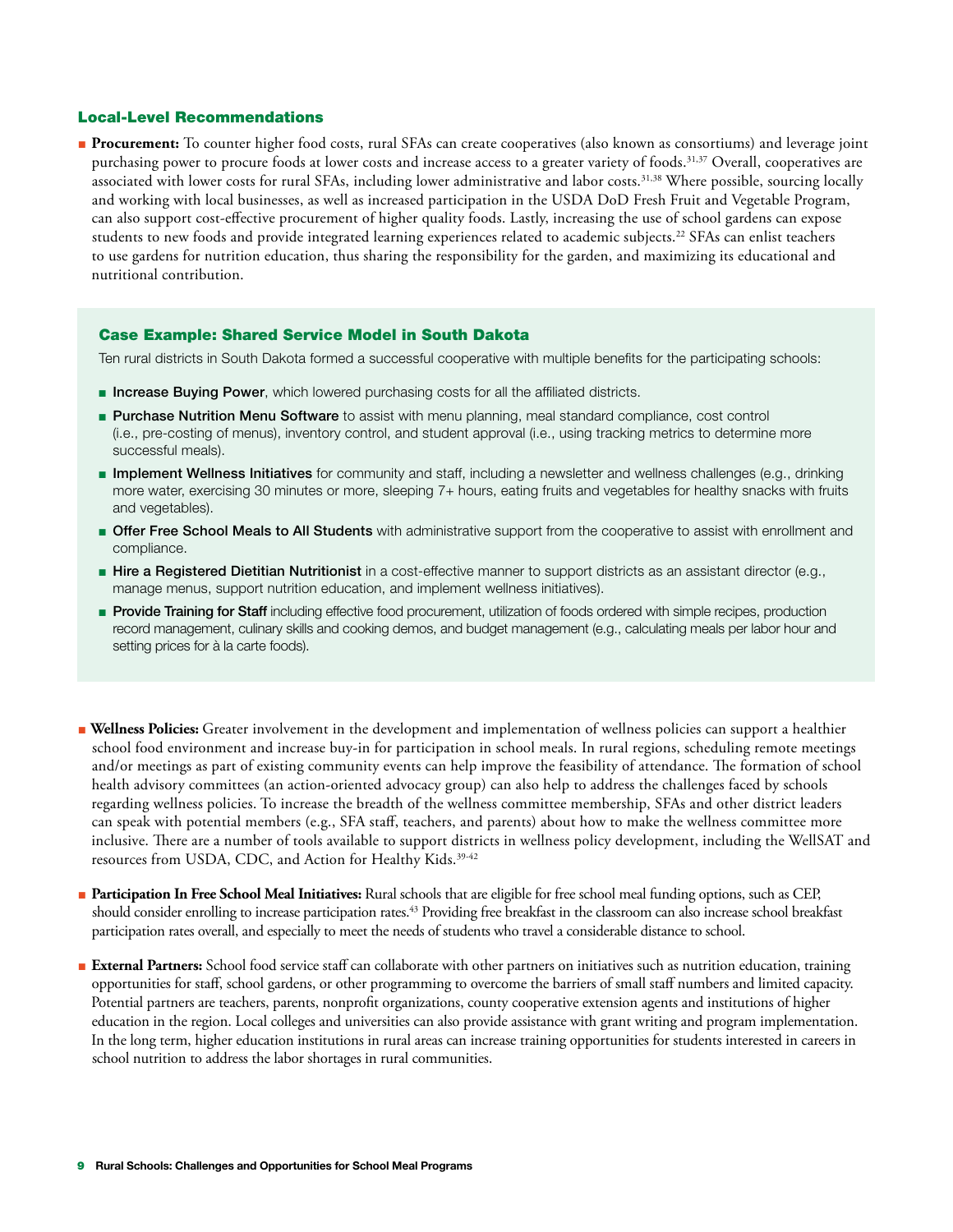#### Acknowledgments

External review was provided by Ronette Briefel, DrPH, RD, and Deanna Hoelscher, PhD, RDN, LD, CNS, FISBNPA, Director, Michael & Susan Dell Center for Healthy Living and Associate Regional Dean for Research at The University of Texas Health Science Center at Houston (UTHealth) School of Public Health in Austin.

#### Suggested Citation

Cohen J, Turner L, Schwartz M. Rural Schools: Challenges and Opportunities for School Meal Programs. Durham, NC: Healthy Eating Research; 2021. Available at:<https://healthyeatingresearch.org>.

## References

- 1. Steves A, Cho C, Metin Ç, et al. *The Food Retail Landscape Across Rural America*. 2021. <https://www.ers.usda.gov/publications/pub-details/?pubid=101355>
- 2. Liese AD, Weis KE, Pluto D, et al. Food Store Types, Availability, and Cost of Foods in a Rural Environment. *Journal of the American Dietetic Association*. 2007;107(11):1916-1923.
- 3. Moore LV, Diez Roux AV. Associations of Neighborhood Characteristics With the Location and Type of Food Stores. *American Journal of Public Health*. 2006;96(2):325-331.
- 4. Larson NI, Story MT, Nelson MC. Neighborhood Environments: Disparities in Access to Healthy Foods in the US. *American Journal of Preventive Medicine*. 2009;36(1):74-81. e10.
- 5. Morland K, Wing S, Roux AD, et al. Neighborhood Characteristics Associated with the Location of Food Stores and Food Service Places. *American Journal of Preventive Medicine*. 2002;22(1):23-29.
- 6. Liu J-H, Jones SJ, Sun H, et al. Diet, Physical Activity, and Sedentary Behaviors as Risk Factors for Childhood Obesity: An Urban and Rural Comparison. *Childhood Obesity*. 2012;8(5):440-448.
- 7. Lutfiyya MN, Lipsky MS, Wisdom‐Behounek J, et al. Is Rural Residency a Risk Factor for Overweight and Obesity for US Children? *Obesity*. 2007;15(9):2348-2356.
- 8. Johnson Iii JA, Johnson AM. Urban-Rural Differences in Childhood and Adolescent Obesity in the United States: A Systematic Review and Meta-Analysis. *Childhood Obesity*. 2015;11(3):233-241.
- 9. Coleman-Jensen A, Rabbitt MP, Gregory CA, et al. Household Food Security in the United States in 2019, ERR-275. 2020. [https://www.ers.usda.gov/webdocs/](https://www.ers.usda.gov/webdocs/publications/99282/err-275.pdf) [publications/99282/err-275.pdf](https://www.ers.usda.gov/webdocs/publications/99282/err-275.pdf)
- 10. Feeding America. The Impact of the Coronavirus on National Food Insecurity in 2020 & 2021. [https://www.feedingamerica.org/sites/default/files/2021-03/](https://www.feedingamerica.org/sites/default/files/2021-03/National%20Projections%20Brief_3.9.2021_0.pdf) [National%20Projections%20Brief\\_3.9.2021\\_0.pdf.](https://www.feedingamerica.org/sites/default/files/2021-03/National%20Projections%20Brief_3.9.2021_0.pdf)
- 11. Brisbois TD, Farmer AP, McCargar LJ. Early Markers of Adult Obesity: A review. *Obesity Reviews*. 2012;13(4):347-367.
- 12. Llewellyn A, Simmonds M, Owen CG, et al. Childhood Obesity as a Predictor of Morbidity in Adulthood: A Systematic Review and Meta‐analysis. *Obesity Reviews*. 2016;17(1):56-67.
- 13. Briefel RR, Crepinsek MK, Cabili C, et al. School Food Environments and Practices Affect Dietary Behaviors of US Public School Children. *Journal of the American Dietetic Association*. 2009;109(2):S91-S107.
- 14. United States Department of Agriculture. National School Lunch Program and School Breakfast Program: Nutrition Standards for All Foods Sold in School as Required by the Healthy, Hunger-Free Kids Act of 2010. *Fed Regist*. 2012;81(146):50131-50151.
- 15. Forrestal S, Cabili C, Dotter D, et al. School Nutrition and Meal Cost Study Final Report Volume 1: School Meal Program Operations and School Nutrition Environments. *Mathematica Policy Research*. 2019.
- 16. Johnson LD, Mitchel AL, Rotherham AJ. Federal Education Policy in Rural America. *Rural Opportunities Consortium of Idaho*. 2014.
- 17. Fox MK, Gearan E, Cabili C, et al. School Nutrition and Meal Cost Study Final Report Volume 4: Student Participation, Satisfaction, Plate Waste, and Dietary Intakes. *Mathematica Policy Research*. 2019.
- 18. Meier CL, Brady P, Askelson N, et al. What Do Parents Think About School Meals? An Exploratory Study of Rural Middle School Parents' Perceptions. *Journal of School Nursing*. 2020:1059840520924718.
- 19. Gearan E, Fox MK, Niland K, et al. School Nutrition and Meal Cost Study Final Report Volume 2: Nutritional Characteristics of School Meals. *Mathematica Policy Research*. 2019.
- 20. Hoffman V, Srinivasan M, Levin M, et al. Operating School Meal Programs in Rural Districts: Challenges and Solutions. *Journal of Child Nutrition & Management*. 2018;42(1):n1.
- 21. Pew Charitable Trusts & Robert Wood Johnson Foundation. Serving Healthy School Meals: Staff Development and Training Needs. 2015. [https://www.](https://www.pewtrusts.org/-/media/assets/2015/08/serving_healthy_school_meals_report.pdf) [pewtrusts.org/-/media/assets/2015/08/serving\\_healthy\\_school\\_meals\\_report.pdf](https://www.pewtrusts.org/-/media/assets/2015/08/serving_healthy_school_meals_report.pdf).
- 22. Ohly H, Gentry S, Wigglesworth R, et al. A Systematic Review of the Health and Well-Being Impacts of School Gardening: Synthesis of Quantitative and Qualitative Evidence. *BMC Public Health*. 2016;16(1):1-36.
- 23. United States Department of Agriculture. The School Garden.<https://www.nal.usda.gov/exhibits/ipd/small/exhibits/show/school-gardens/urban-and-rural-school-gardens>.
- 24. Burt KG, Luesse HB, Rakoff J, et al. School Gardens in the United States: Current Barriers to Integration and Sustainability. *American Journal of Public Health*. 2018;108(11):1543-1549.
- 25. Ralston K, Beaulieu E, Hyman J, et al. *Daily Access to Local Foods for School Meals: Key Drivers*. 2017. [https://www.ers.usda.gov/publications/pub](https://www.ers.usda.gov/publications/pub-details/?pubid=82944)[details/?pubid=82944](https://www.ers.usda.gov/publications/pub-details/?pubid=82944)